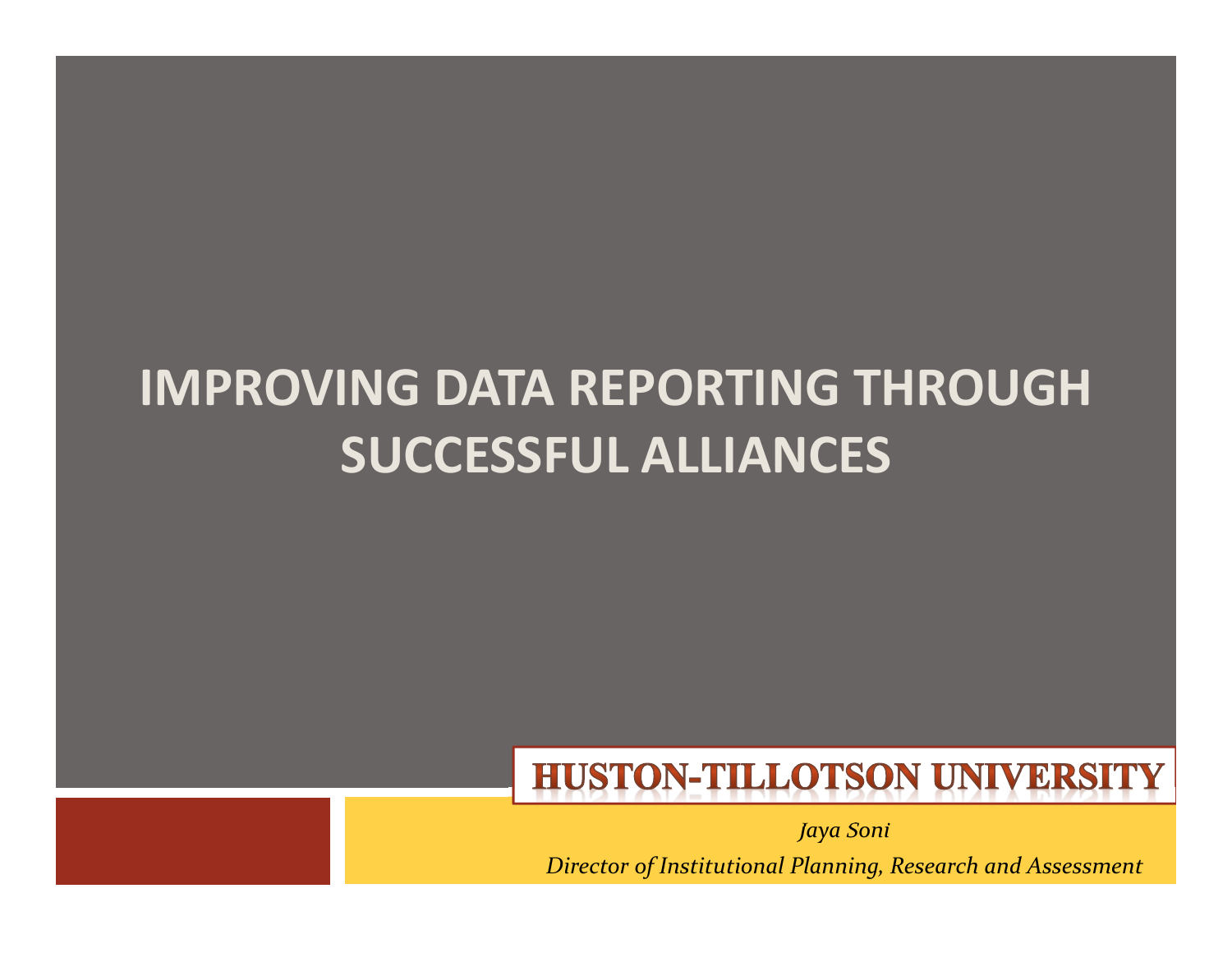## Background

- □ Transition in IPRA
	- **<u>Interim Director initiatives.</u>**
	- **n** New Director, continued with initiatives utilizing software background.
- $\Box$ □ Transition of IT
	- $\blacksquare$  Utilized both consultant and in-house IT.
	- **n** Moving toward in-house project based.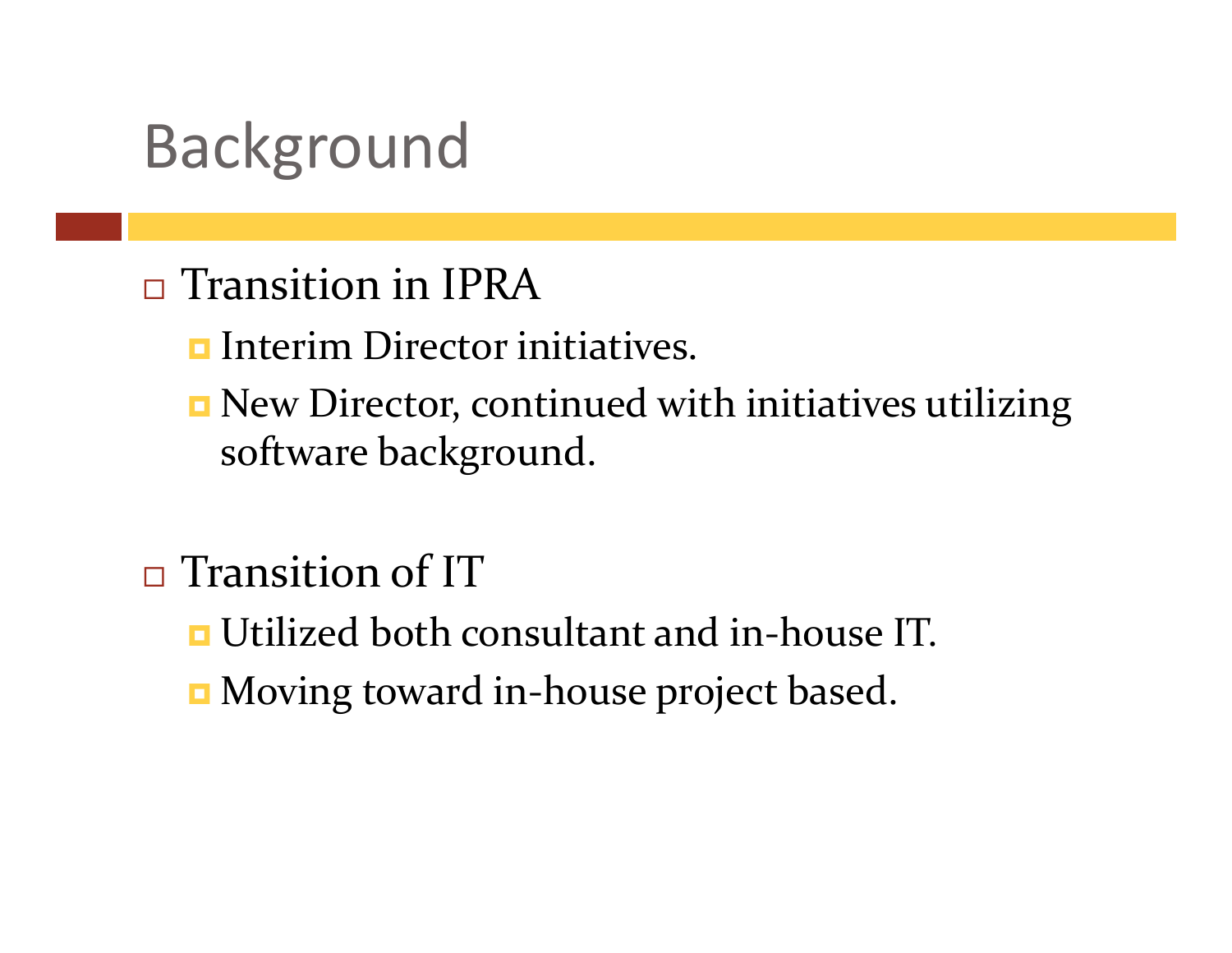## Initial Strategies

 $\Box$ □ Establish Sub-Committee

 $\Box$ Bi-weekly Meetings

 $\Box$ □ Shared Network Drive

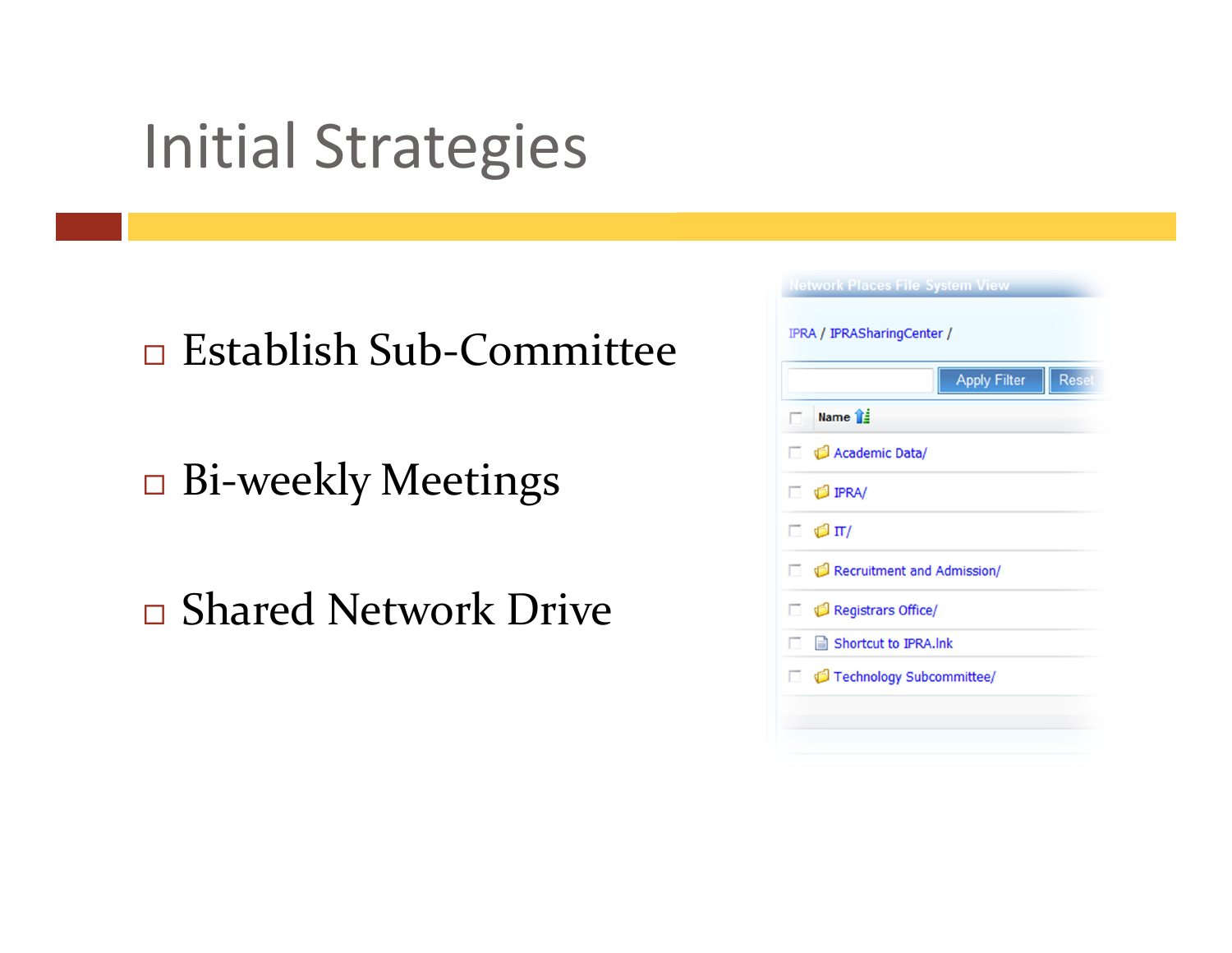## Membership

- $\Box$ □ Director of IPRA
- <mark>□ Registrar</mark>
- Associate Registrar
- $\Box$ □ Director of Admission and Recruitment
- Associate Provost
- $\Box$ □ IT Coordinator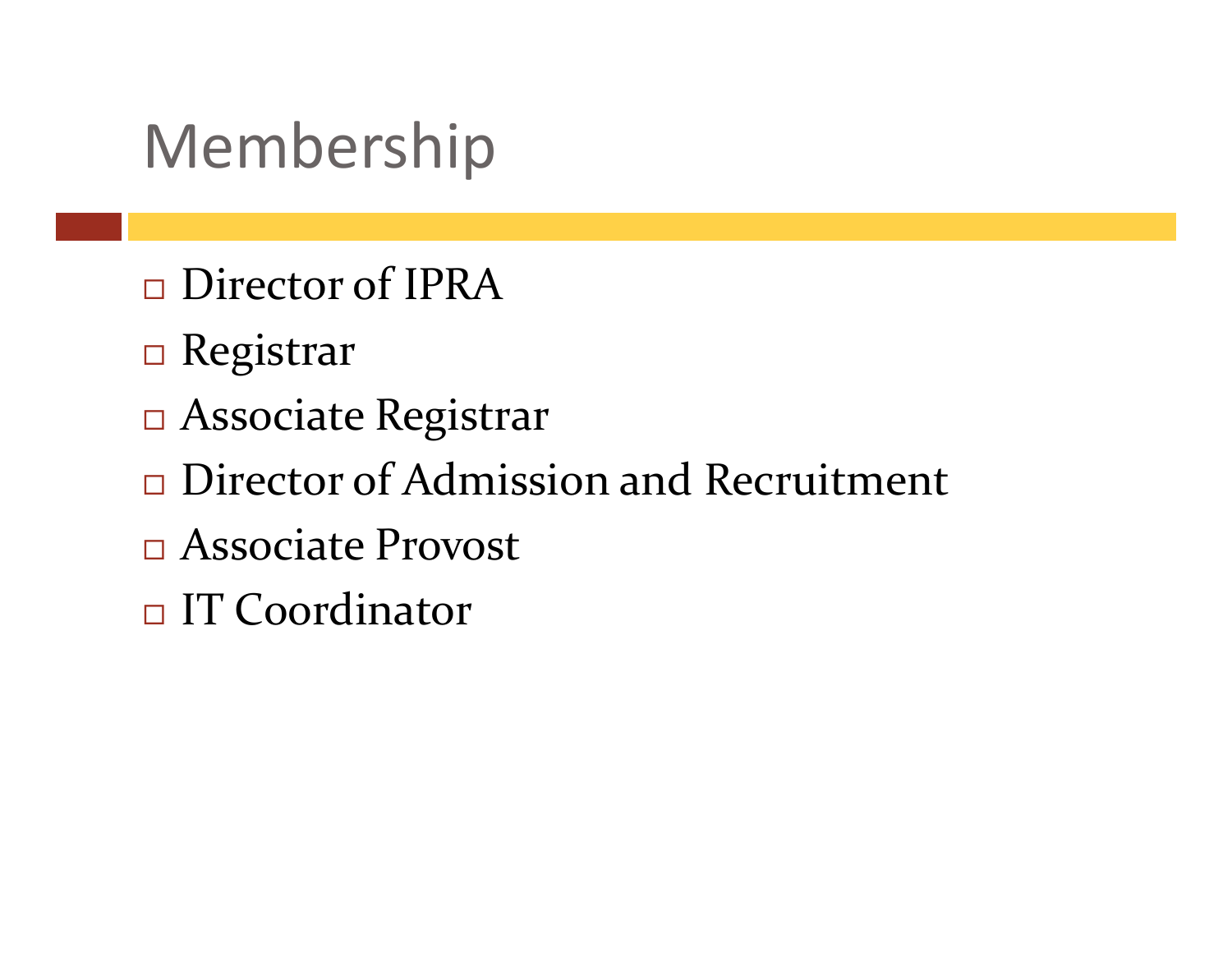## Major Topics

- $\Box$ □ Ensure that student data is collected according to IPEDS needs. (Ex. Race).
- $\Box$ □ With new/consortium programs, ensure student data is consistent with current practices.
- $\Box$ Reporting: Information is entered in ways conducive to reporting (specified fields).
- $\Box$  Movement away from custom entry towards standard entry to increase cost-effectiveness.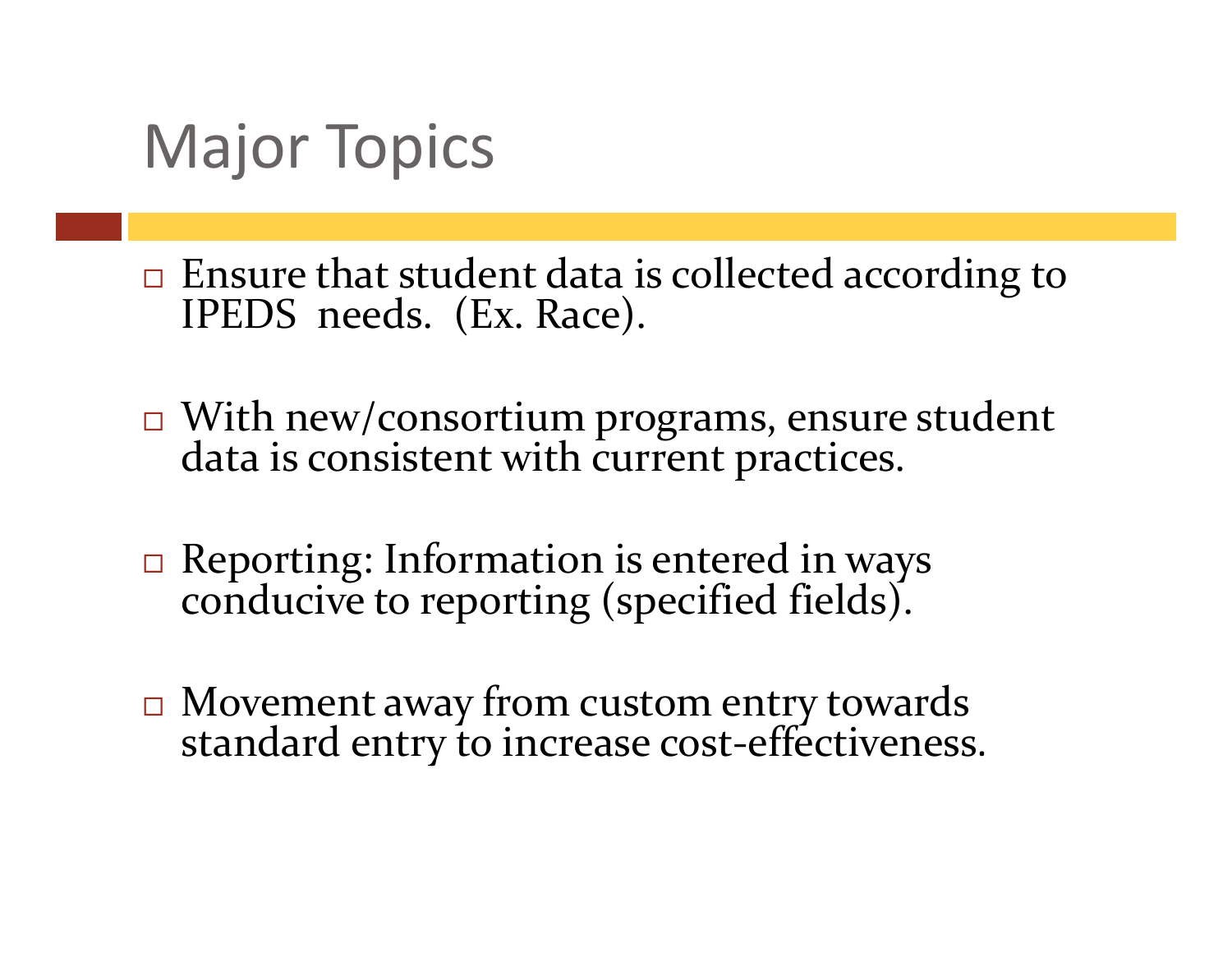# Tracking Issues:

|   | A                                                                                                                                                                  | B                            | C                                                                         | D                                                            | E                                                                               | F                          | G                         |  |  |  |  |  |
|---|--------------------------------------------------------------------------------------------------------------------------------------------------------------------|------------------------------|---------------------------------------------------------------------------|--------------------------------------------------------------|---------------------------------------------------------------------------------|----------------------------|---------------------------|--|--|--|--|--|
|   | <b>Issue and Purpose of</b>                                                                                                                                        | <b>Discussion</b>            |                                                                           | Implementation                                               |                                                                                 |                            |                           |  |  |  |  |  |
|   | <b>Needed Change</b>                                                                                                                                               | <b>Date</b>                  | <b>Resolution</b>                                                         | <b>Details</b>                                               | <b>Implementation Date</b>                                                      | <b>Areas Most Impacted</b> | <b>Section in Manual</b>  |  |  |  |  |  |
|   | Transfer Students Inaccuratly<br>Identified as Freshman because<br>2 transcript not in                                                                             | 12/5/2012                    | CX System Logic Update for<br><b>Identifying Status</b>                   | IT will need to<br>update logic.                             | <b>Ongoing-External Process Changes</b><br>Needed.                              | <b>IPRA</b>                | Registrar                 |  |  |  |  |  |
| 3 | FTF inaccuratly identifie as<br>Sophomore because too many<br>credits                                                                                              | 12/5/2012                    | CX System Logic Update for<br><b>Identifying Status</b>                   |                                                              | Ongoing-Need to decide how to<br>IT will need to updat identify more accuratly. | <b>IPRA</b>                | Registrar                 |  |  |  |  |  |
|   | Student 12345 listed in erazer as<br>transfer freshman, but really first<br>time freshman, no previous<br>creds. Dean of Lib.Arts called to<br>4 check. 12/06/2012 |                              | 12/6/2012 Resolved-Spoke with IT                                          | IT is correcting<br>issue.                                   | Corrected 12/10/2012                                                            | Academic, IPRA             |                           |  |  |  |  |  |
|   | Duplicate CEEB Codes - Use as<br>5 identifers                                                                                                                      |                              | 11/15/2012 Spoke with IT                                                  | Interim Shared Note Ongoing                                  |                                                                                 | <b>IPRA</b>                | <b>IPRA</b>               |  |  |  |  |  |
|   | Need Ed institution type pulled<br>6 correct in report                                                                                                             | 11/15/2012 Emailed IT.       |                                                                           | Interim Shared Note Ongoing                                  |                                                                                 | <b>IPRA</b>                | <b>IPRA</b>               |  |  |  |  |  |
|   | New fields added to Admission<br>entry screen: Reg Form and<br>Personal Info What are they for?<br>Registrars Office<br>$H \leftrightarrow H$                      | by email<br>Academic Affairs | 11/28/2012 Jay is checking the SMO<br>update<br>Admission and Recruitment | Information update 12/5/2012<br>Financial Aid<br><b>IPRA</b> | Finance Office<br>$\overline{\mathbb{H}}$ (                                     | Registrar                  | Admission and Recruitment |  |  |  |  |  |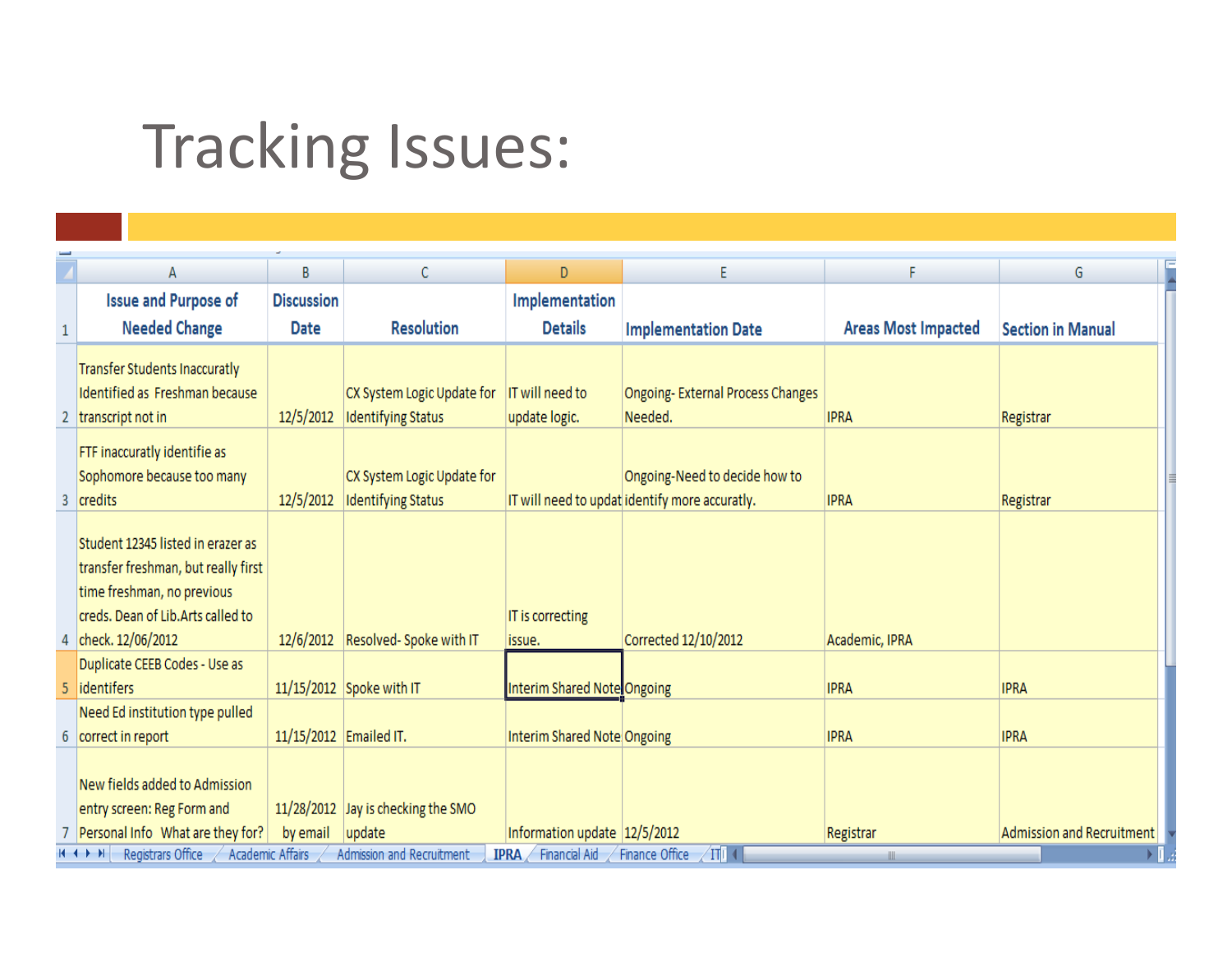## History of Data at Institution

- $\Box$  $\Box$  Understanding the campus data management system(s) on campus?
	- **n** What SIS system is currently in use?
	- When was the system first implemented?
	- What components does the institution subscribe to?
	- **n** Are all components actively utilized?
	- $\blacksquare$  How are data entry standards maintained on campus?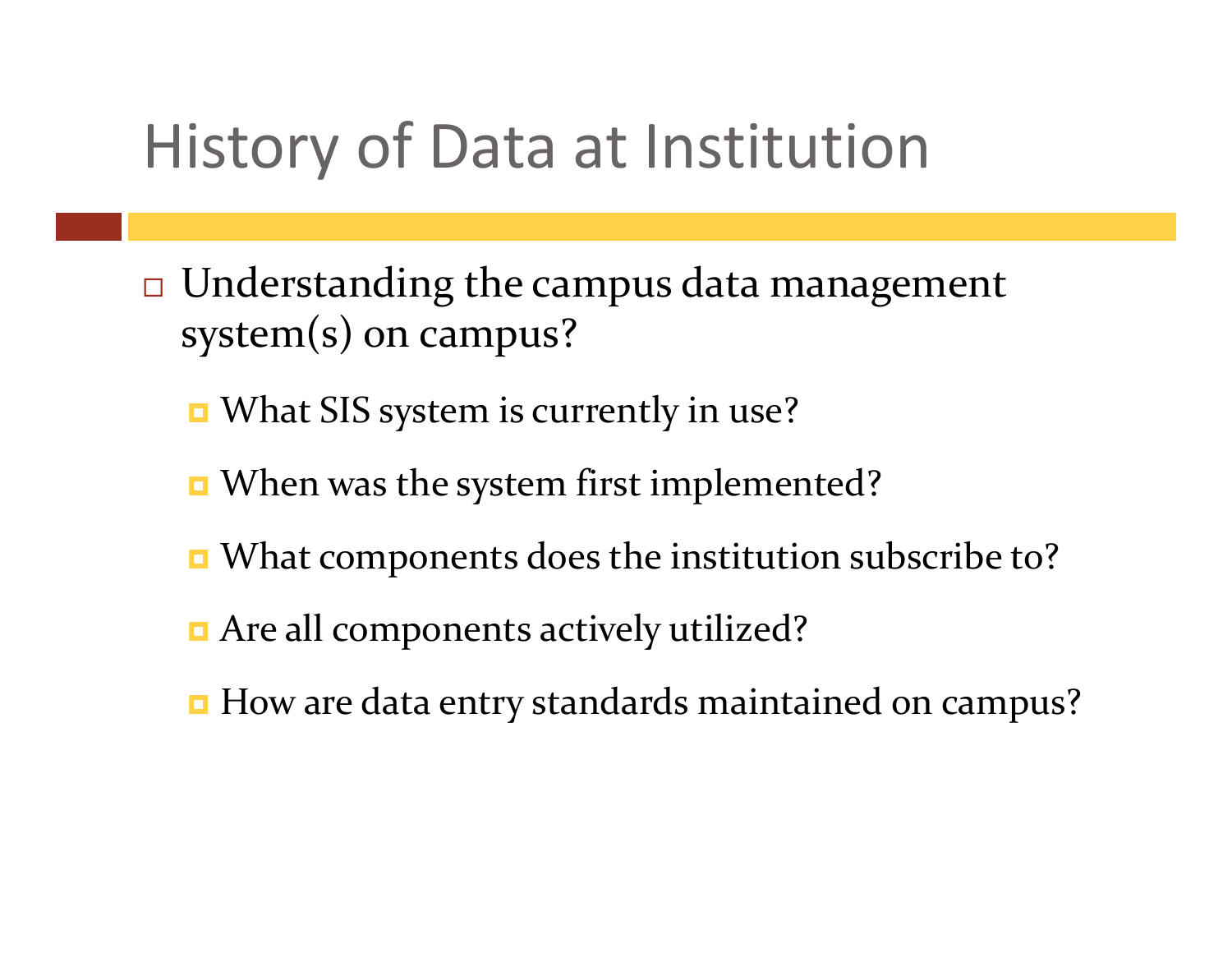## Implementation Matrix

|                                                           | Registrar's<br><b>Office</b> | <b>Admission</b> | <b>Financial</b><br>Aid | <b>Academic</b><br><b>Affairs</b> | <b>Student</b><br><b>Affairs</b> | <b>Health</b><br><b>Services</b> | <b>IPRA</b>   |
|-----------------------------------------------------------|------------------------------|------------------|-------------------------|-----------------------------------|----------------------------------|----------------------------------|---------------|
| Data Input<br>Capability                                  | Yes                          | Yes              | <b>Yes</b>              | Yes                               | Yes                              | Yes                              | Yes           |
| Usage                                                     | High                         | High             | Medium                  | Medium                            | <b>Very Low</b>                  | None                             | Medium        |
| <b>Custom or</b><br><b>Standard</b><br>Entry              | $C + S$                      | $C + S$          | S                       | $C + S$                           | $C + S$                          | $C + S$                          | $\mathsf{C}$  |
| <b>Custom or</b><br><b>Standard</b><br>Entry<br>Reporting | $\mathcal{C}$                | $\mathsf{C}$     | $\mathcal{C}$           | $\mathcal{C}$                     | $\mathcal{C}$                    | $\mathcal{C}$                    | $\mathcal{C}$ |
| Report<br>Usage                                           | Low,<br>Prism                | Low              | Low                     | High                              | <b>None</b>                      | <b>None</b>                      | High          |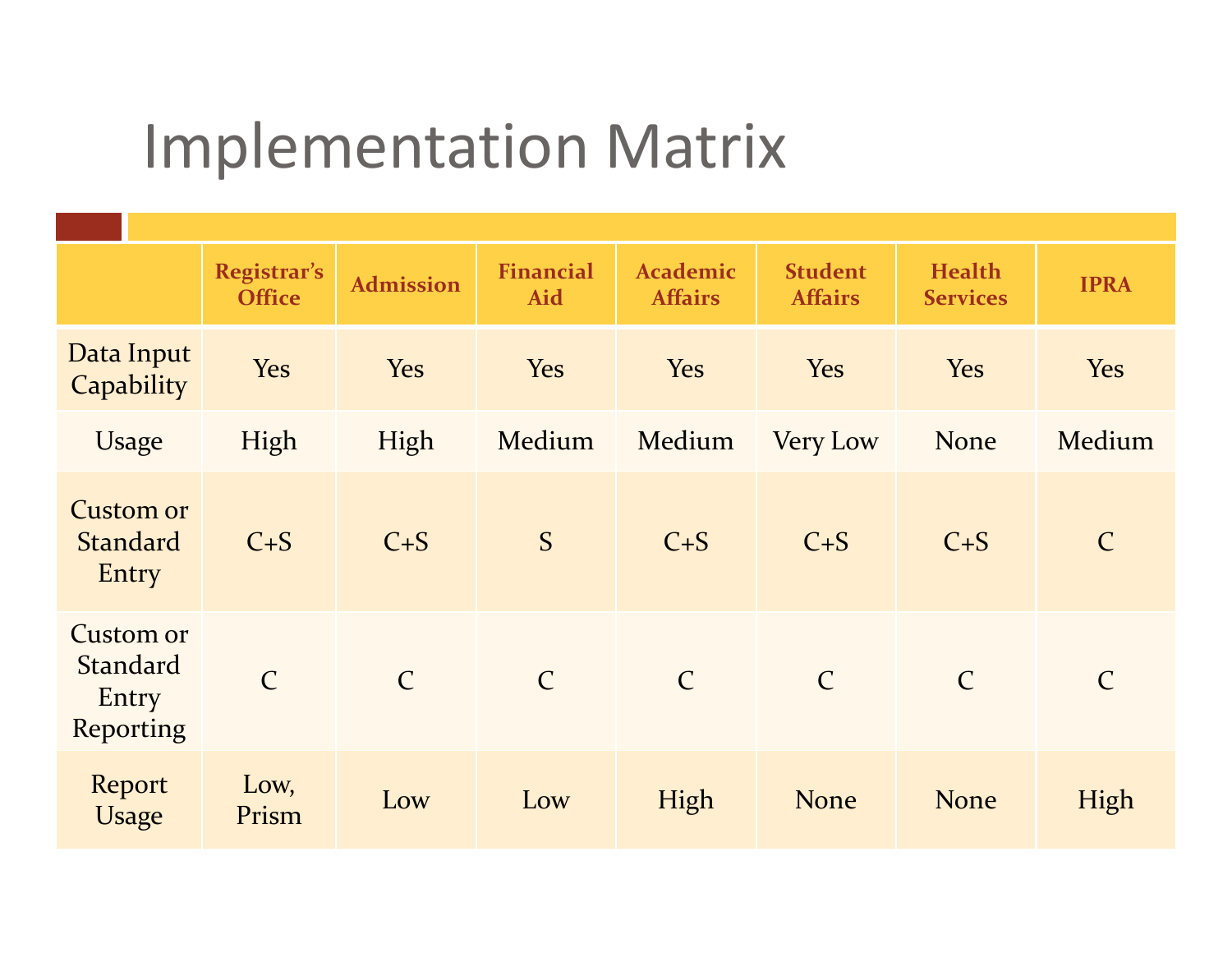## Expanded Membership

- $\Box$ □ Director of Financial Aid
- $\Box$ □ Student Services Coordinator for Special Adult Degree Program
- □ Director of Au □ Director of Auditing and Reporting
- $\Box$ □ Director of Campus Life
- $\Box$ □ Dean of Students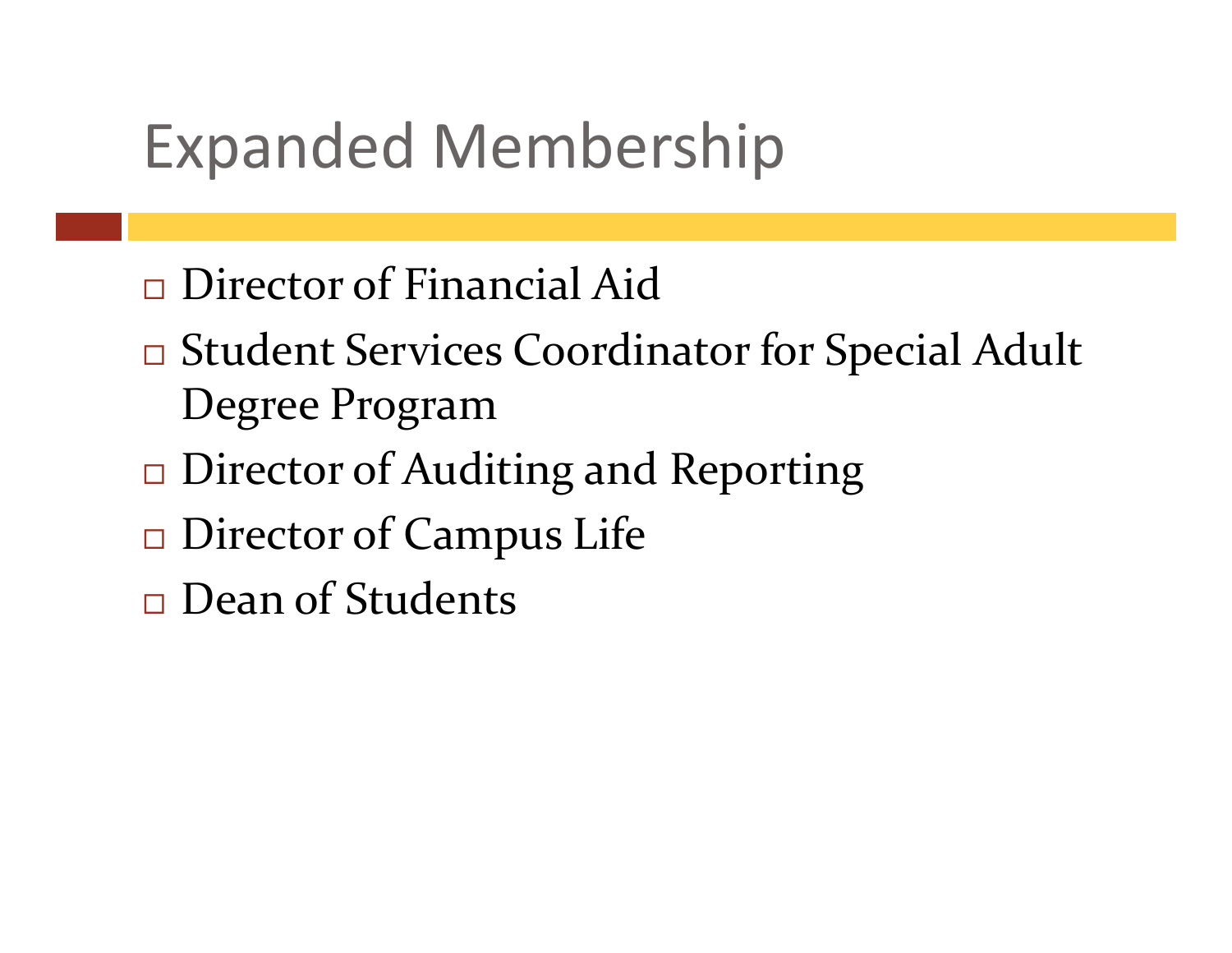#### Initiatives

 $\Box$ □ User guide to improve Consistency of Data Management.

 $\Box$  Implementation of Inactive System Modules. **Increased training for related areas.** 

- □ Campus projects:
	- $\blacksquare$  Student email use.
	- $\blacksquare$  Integration of tablets with SIS system.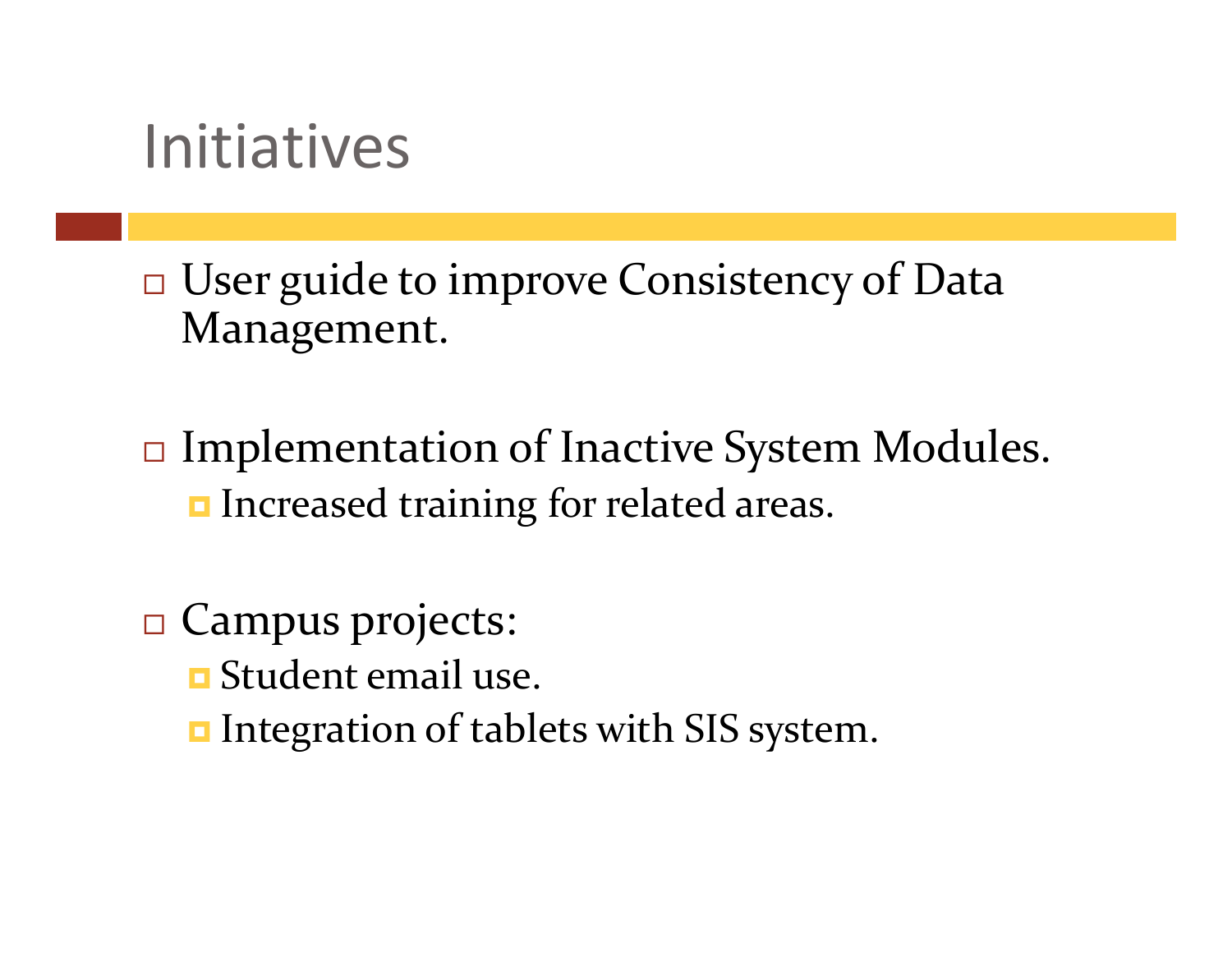## **Perspectives**

# What information have you discussed during the Data Review Subcommittee that you found most beneficial for your area?

- $\Box$ "Data entry specifics, Business process development, and Policy implementation."
- $\Box$ "Everything that we have discussed has been beneficial but I am not sure if I can name<br>just one thing that I have found most beneficial. There are still a few issues that<br>continue to plague us in terms of data and data col
- $\Box$ "Student classifications. Student Entry status."
- $\Box$ "The concept and ideas of uniformed data entry and field definitions have been most<br>beneficial."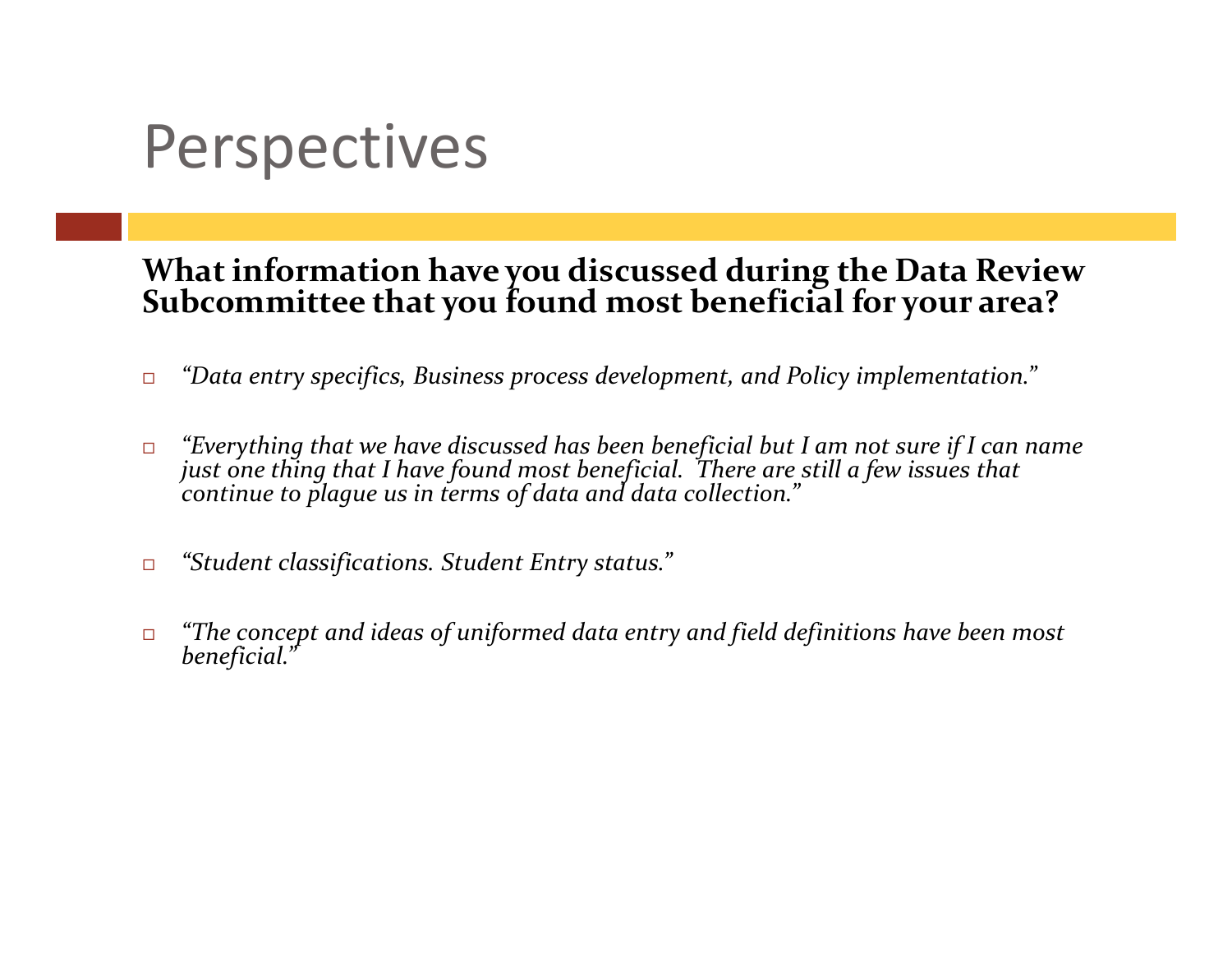#### **Perspectives**

#### Why?

- $\Box$  "From an IT standpoint, clarification and correction allows for a standard to be set and create less issues overall for the system/IT to handle."
- $\Box$ "Ensures better understanding of data."
- $\Box$  "How each department defines and populates fields affect other departments and it is crucial that we are uniformed."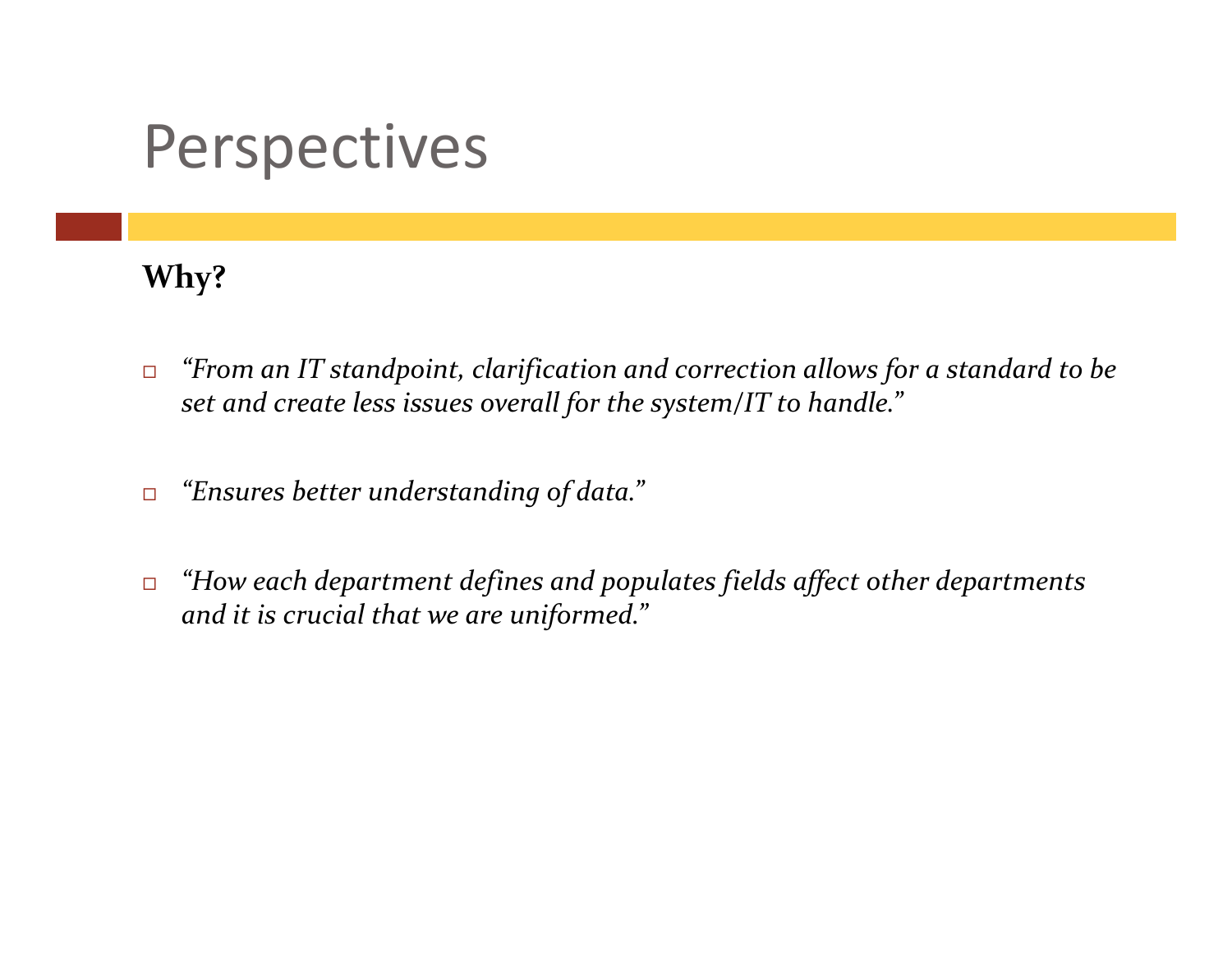## Perspectives

What other topics regarding student data and CX would you like to see committee discuss?

- $\Box$ "Refining the Admissions and Registration process."
- $\Box$ "Reporting requirements as they become available."
- $\Box$  "Defining data entry specifics and identifying links in the data of a student as they pass through to graduation."
- $\Box$ "Cleaning data."
- $\Box$ "Again, the uniformity of data entry and field definitions."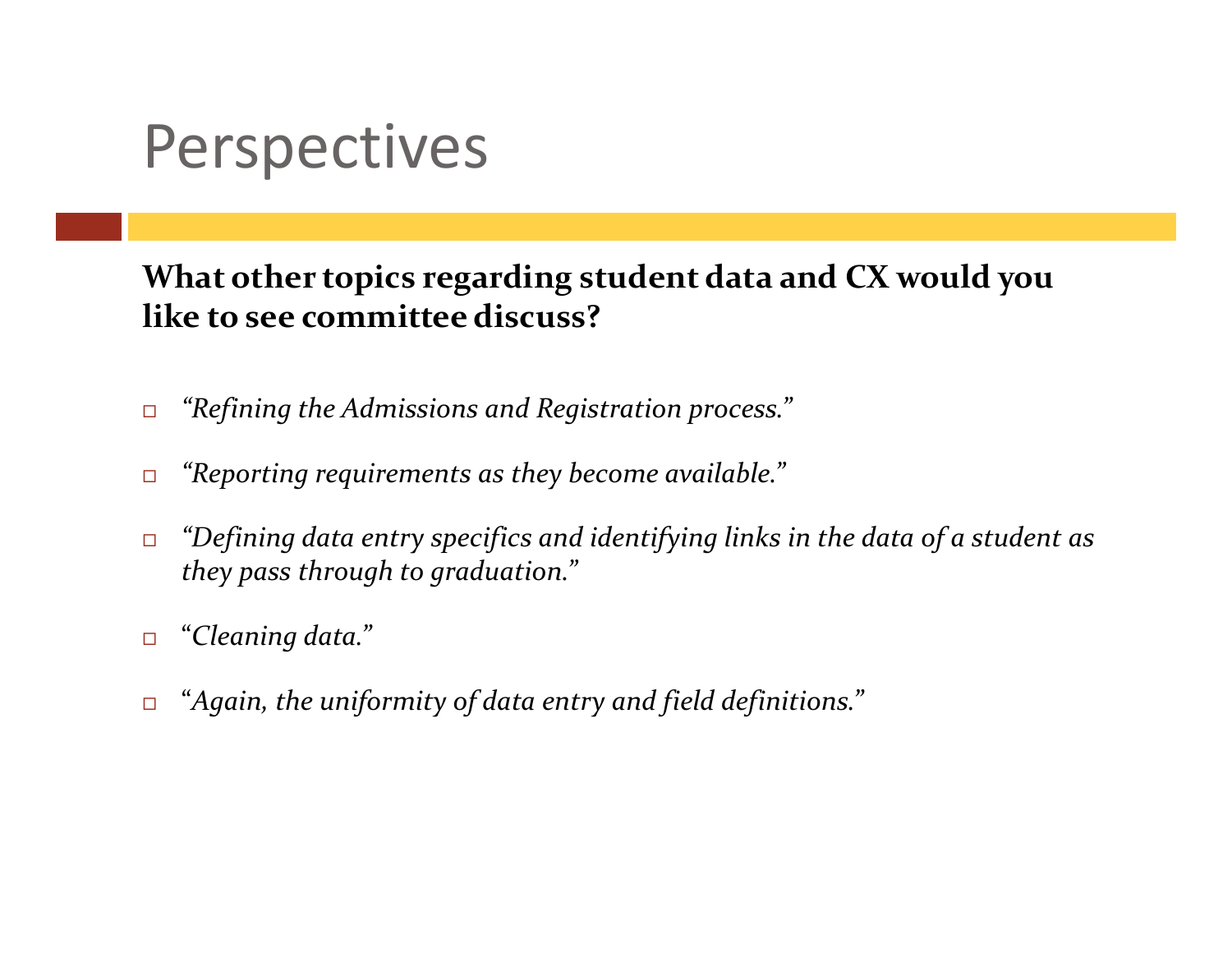# Challenges

- Ability to converse using shared language.
- □ Differing needs of committee members.
- $\Box$  Differing availability and resources of committee members.
- $\Box$ Sharing conversations with non-committee colleagues.
- $\Box$ Documenting incremental "success" and improvement.
- $\Box$  Limitations due to current processes external to data management.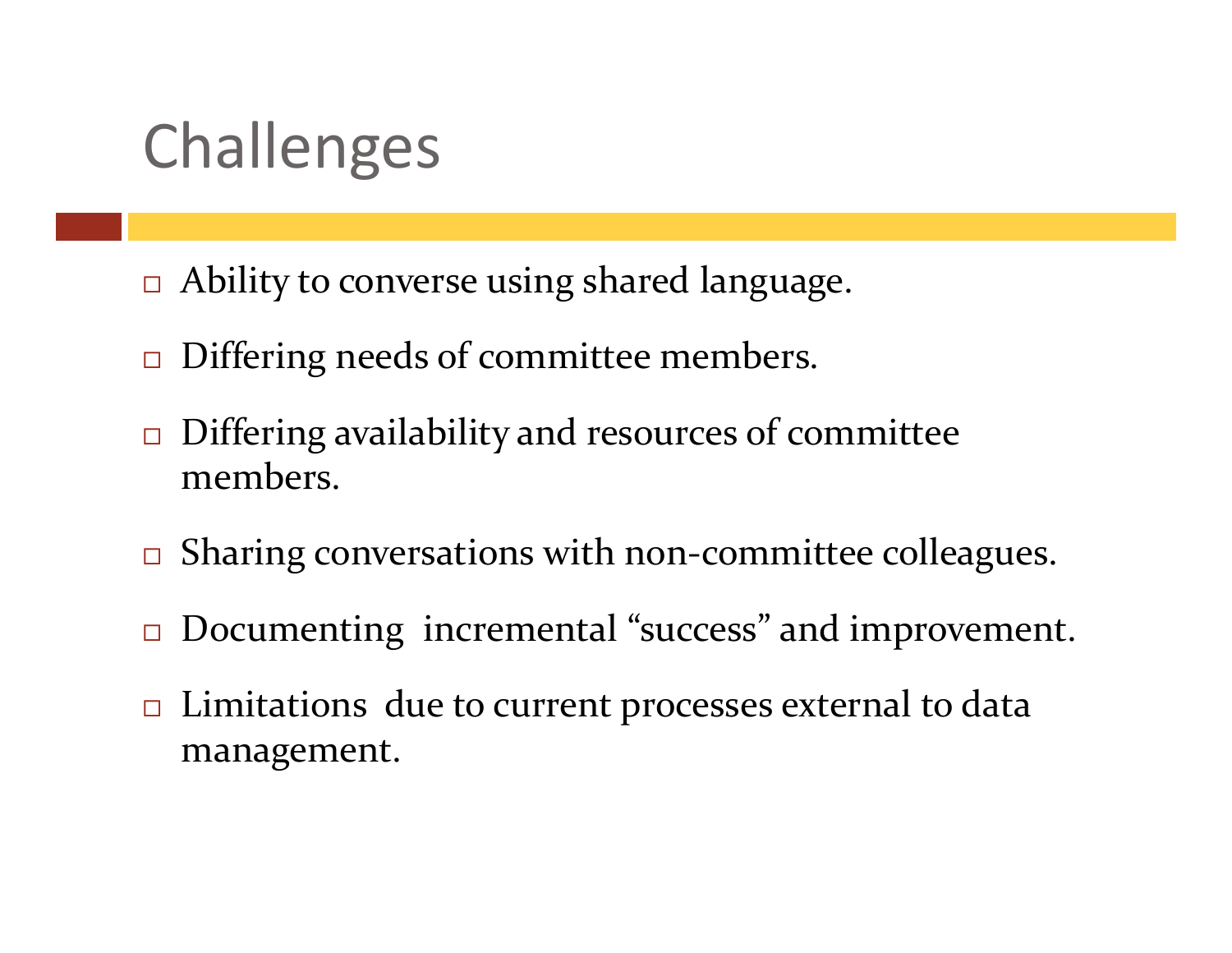#### **Success**

- $\Box$  Increased communication and understanding of various roles.
- **Greater inclusion on SIS training.**
- $\Box$ Enhanced understanding of data availability.
- □ Ability to work as a team when assisting staff with SIS system reporting needs.
- □ Expanded use of system- additional faculty and administrators.
- □ Cleaner report output.
- □ Reports created more quickly by IT.